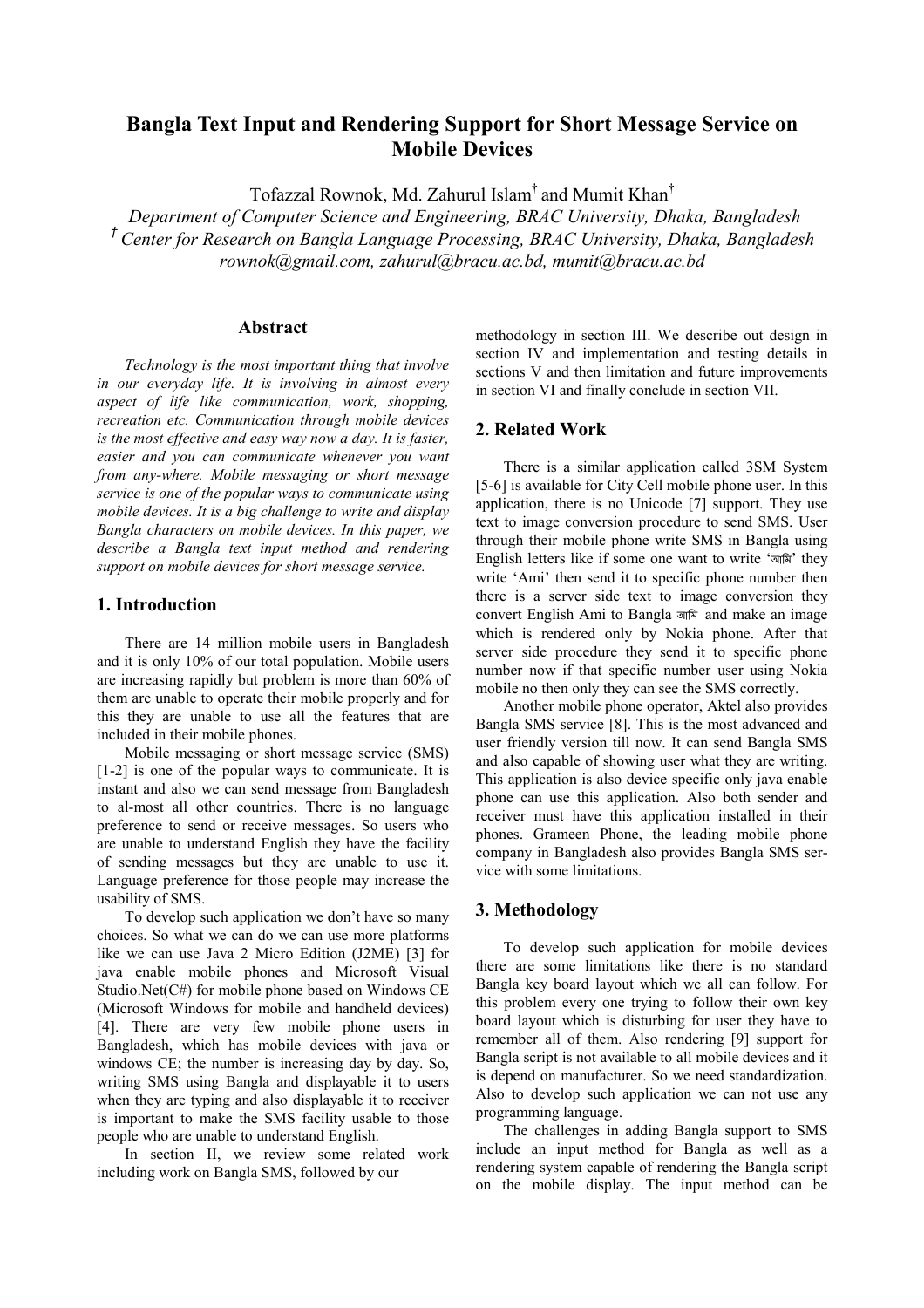implemented by creating a key map. The rendering system is much more complex as most mobile devices do not include support for rendering Indic scripts such as Bangla.

### 3.1. Text input method

We are using a data structure where there will be an assigned English character for each Bangla Unicode character. Like when user presses a button to write (first Bangla letter) what user is pressing English letter but we will come up with corresponding Bangla letter. For mapping all the characters we have followed a keyboard layout. Avro keyboard [10] is a well established Bangla Input method for computer. Figure 1 shows the Key map technique for Bangla text input.



Figure 1: Key mapping technique

#### 3.2. Rendering

Now to display these Bangla Unicode characters [7] to user in their mobile device's screen we have to render the texts. Rendering means process of generating text Bangla is an Indic script. There are some rules, features of Indic script to render it in a screen.

There are vowels and consonants, vowels are written in specific position relative to consonant like- क*ा* → का it is knows as reordering.

Sometimes in one vowel we have two components so according to consonants we have to place these components in a way so that it take place appropriately with consonants like- क ा—→ का

Bangla Language has few ligatures and these are most important features of Bangla language. Some times we have to combine multiple characters into a single character. In contextual shaping the shape of a character is depends on its neighbor characters or sometimes position within the word.

Then we have diacritic placement it is about smart positioning there are few characters which placed together like-  $\circ$   $\circ$ . So how will it shown in mobile screen. Now to render text with these indic script features we generated some rules so that we can show specific bangla characters in mobile devices.

## 4. System Design

The requirements of Bangla SMS systems are type message in Bangla and display Bangla text in receiver end. Figure 2 shows the use case diagram of the system. We are describing our system using full dressed use case. Figure 3a and 3b shows system sequence diagram and Figure 4 shows the model view controller of the system.



Figure 2: Use case diagram of the system

### 4.1. Use case: Type message in Bangla

```
Primary Actors: User.
```
Stakeholders: User – Wants to write message in Bangla.

Precondition:

- User must have knowledge of how to write Bangla.
- Input character within 160 characters.

Post condition:

Characters are correctly formatted.

Main Success scenario:

- 1. User will open the menu from his/her mobile.
- 2. Then choose write message option from menu.
- 3. An editor will open to type message.
- 4. To write words user will enter some letters from mobile keypad.
- 5. System will take the letter given by the user and come up with the specific Bangla letter within the information system has.

Extensions:

- \*a. At any time system fails
	- 1. Restart the system.
- 4a. Typing Error:

 1. System signals error and reject entry. Special Requirements:

None

- Technology and Data Variations List:
	- Mobile keypad will use to write the text.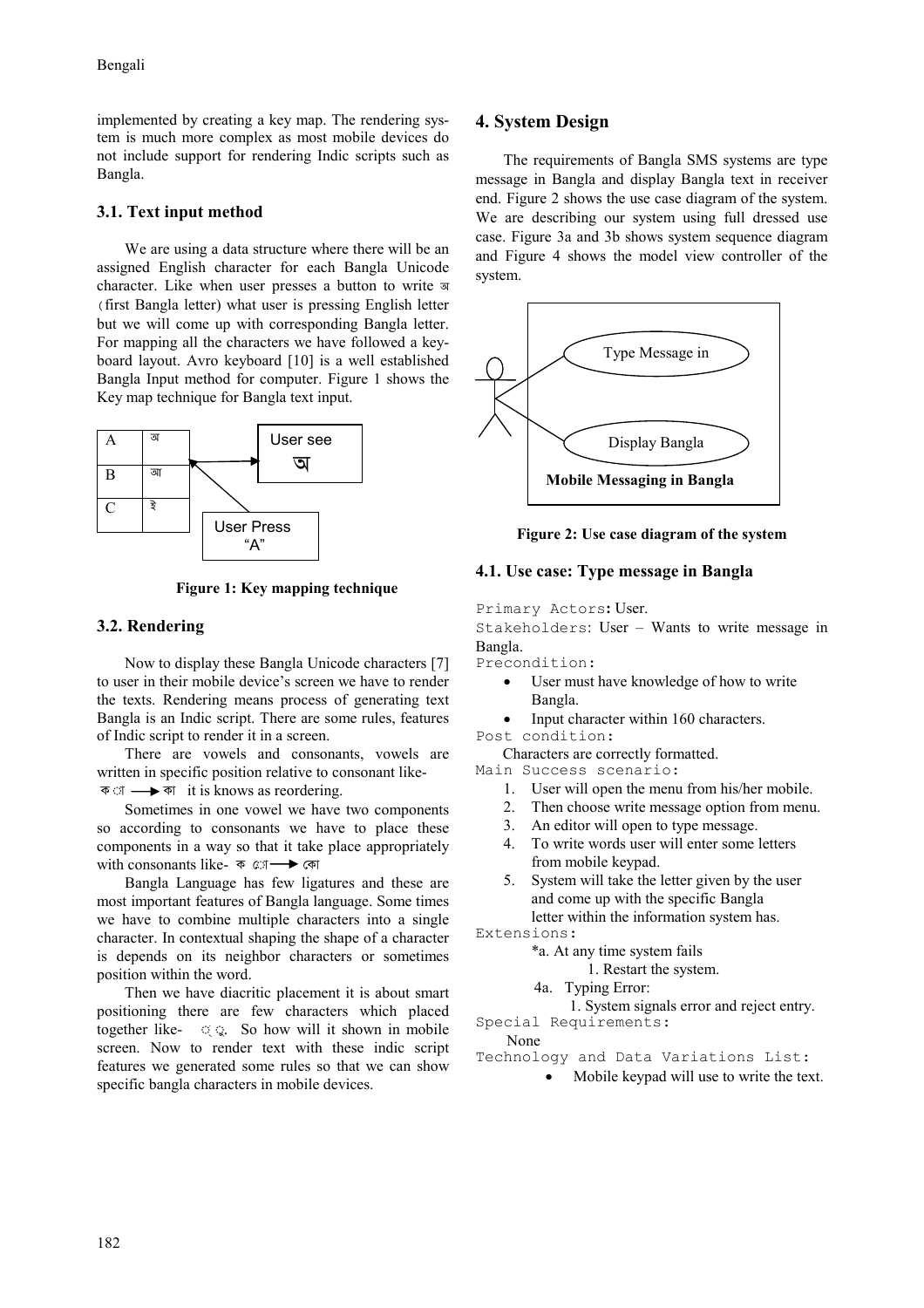

## Figure 3a: System Sequence diagram of the use case -Type message in Bangla.



Figure 4a: Bangla text on Appforge Crossfire

## 4.2. Use case: Display Bangla text

Primary Actors: User. Stakeholders:

 User – Wants to see what he/she is typing. Precondition:

User must type something to display. Post condition:

- Display text as written.
- Main Success scenario:
	- 1. System has the specific information and key values.
	- 2. System check the rule within this key value about its positioning or other features like- is it dependent on next character or not, splitting etc..
	- 3. After analysis all rules related with that key value system has to come up with a glyph data or the actual Bangla character to show.
	- 4. Then show the character according to rules and its key value.

#### Extensions:

- \*a. At any time system fails
	- 1. Restart the system.
- 4a. Error in Displaying:



Figure 3b: System Sequence diagram of the use case - Display Bangla text



#### Figure 4c: Bangla text on J2ME emulator

1. Find out the error is it problem with positioning or anything else then solve it according to the problem.

Special Requirements:

None

 $-10x$ 

 $\vert$   $\vert$ 

 $\overline{\phantom{a}}$ 

Figure 4b: Bangla text on .NET IDE

বাংলা লিথুন

Technology and Data Variations List: Indic rendering rules will use to display the text.

## 4.3. Model view controller

Model – Data representation. View – User Interfaces. Controller – Event Handling.



Figure 5: Model View Controller of the system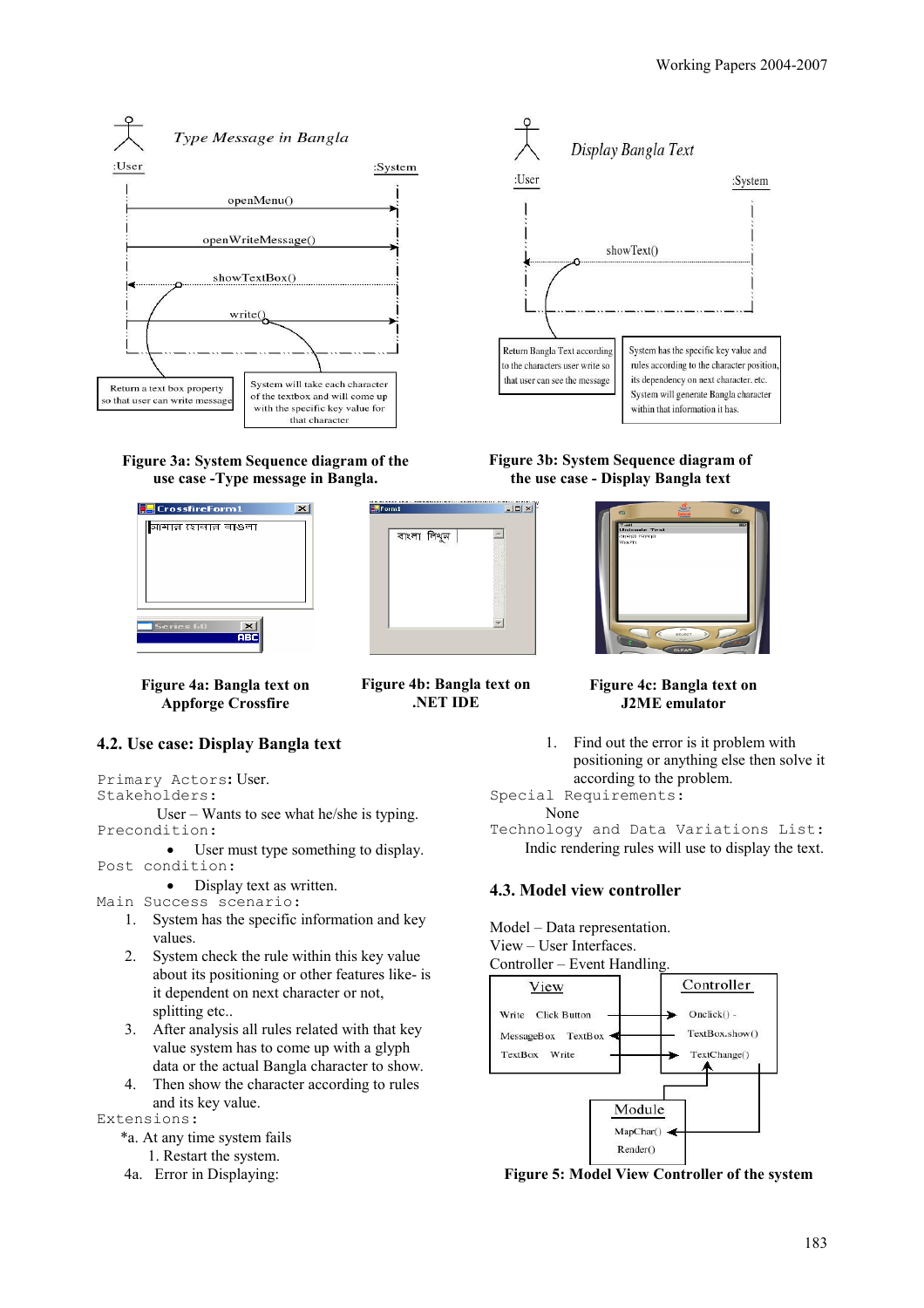## 5. Implementation and Testing

To implement this application we have used J2ME [3] and C#. J2ME for mobile phones which are using Symbian OS [11] and other mobile phones, which are not using Symbian OS, but Java enable. C# is for mobile phones which are using Windows CE and other mobile phones which are using Palm OS. We use few classes for both platforms and these are:

- BanglaUi
- BanglaController
- BanglaModel

## 5.1. BanglaUi

```
public class BanglaUi extends MIDlet<br>Display display; // Object of
                       // Object of Display
Class to display the form. 
    Form form = null; // Object of Form Class 
where all displayable object 
like-text field etc will take place. 
   TextField msq = null; \frac{1}{2} Object of Text
Field Class where user will write. 
    BanglaControl send=null; // Object of 
BanglaController Class which will 
handle events of user interface. 
   public BanglaUi() { 
 } 
   public void startApp() { 
      // after starting the application what 
will given to user will add here. 
 } 
    public void pauseApp() { 
     // If there is any interrupt from the 
device what will the application do will add 
here. 
 } 
   public void destroyApp(boolean 
unconditional) { 
      // after user close the application if 
anything to do , will add here. 
   } 
}
```
## 5.2. BanglaController

```
public class BanglaControl {<br>BanglaModel mapper=new BanglaModel(); //
  BanglaModel mapper=new
Object of BanglaModel Class. 
   BanglaUi message=null; // Object of 
BanglaUi Class. 
   Char text char [];
   public BanglaController(TextField a){ 
 //Text field Item will be come from 
the BanglaUi and Item State Listener 
Interface is used for change the text.<br>ItemStateListener listener =
        ItemStateListener listener = new 
ItemStateListener() { 
            public void itemStateChanged(Item 
item) { 
               // Text field Item will be come 
from the BanglaUi 
               TextField f = (TextField) item; 
              f.getChars(text_char); // 
Copies the text field contents to Character 
array. }
```

```
 }; 
        message.form.setItemStateListener(list
ener);// set event handler for the BanglaUi
Class 
 }
```
## 5.3. BanglaModel

```
public class BanglaModel { 
  char vowels[ ][ ];
   char consonants[ ][ ];// for holding the 
English characters and corresponding Bangla 
Character. 
     Public void CharMap(char keys[ ]){ 
 // It will get the every character 
of the text field from controller and then 
check the character in the character array it 
has (Vowels , Consonants)and will give the 
corresponding bangla character . 
         public BanglaModel () 
     } 
}
```
To test this application we deployed in emulators to see the desired output. There are several emulator based on Symbian OS Nokia Series 60 [11], Microsoft windows CE and J2ME. We used Series 60 2nd Edition SDK for Symbian OS, Supporting Feature Pack 3. We also used Appforge Crossfire [12] which create environment same as .NET but it have some Symbian OS specific features and libraries. Figure 4a shows Bangla text on Appforge Crossfire. We used .NET IDE (Integrated development Environment) because of debugging facility available for application that is written in C#. Figure 4b shows Bangla text in .NET IDE for Windows CE. Also figure 4c shows Bangla text on J2ME emulator.

#### 6. Limitations and Future Improvements

The application will works only mobile devices based on Symbian OS, Microsoft Windows CE or Java enable. So there is a restriction for users. Feature likerendering Indic script is available on only new and next generation mobile devices. So to get full benefit we need to be update with technological improvements.

The application does not include any intelligent input system or spell checking. Writing Bangla in a mobile device is much more complicated then writing in a computer. Because to find a desire character we need to press a key several times also we have ligatures. So in future an intelligent input system like T9 [13] can add with the application so that user can find desire word more easily. It will reduce key pressing and also time to write a SMS.